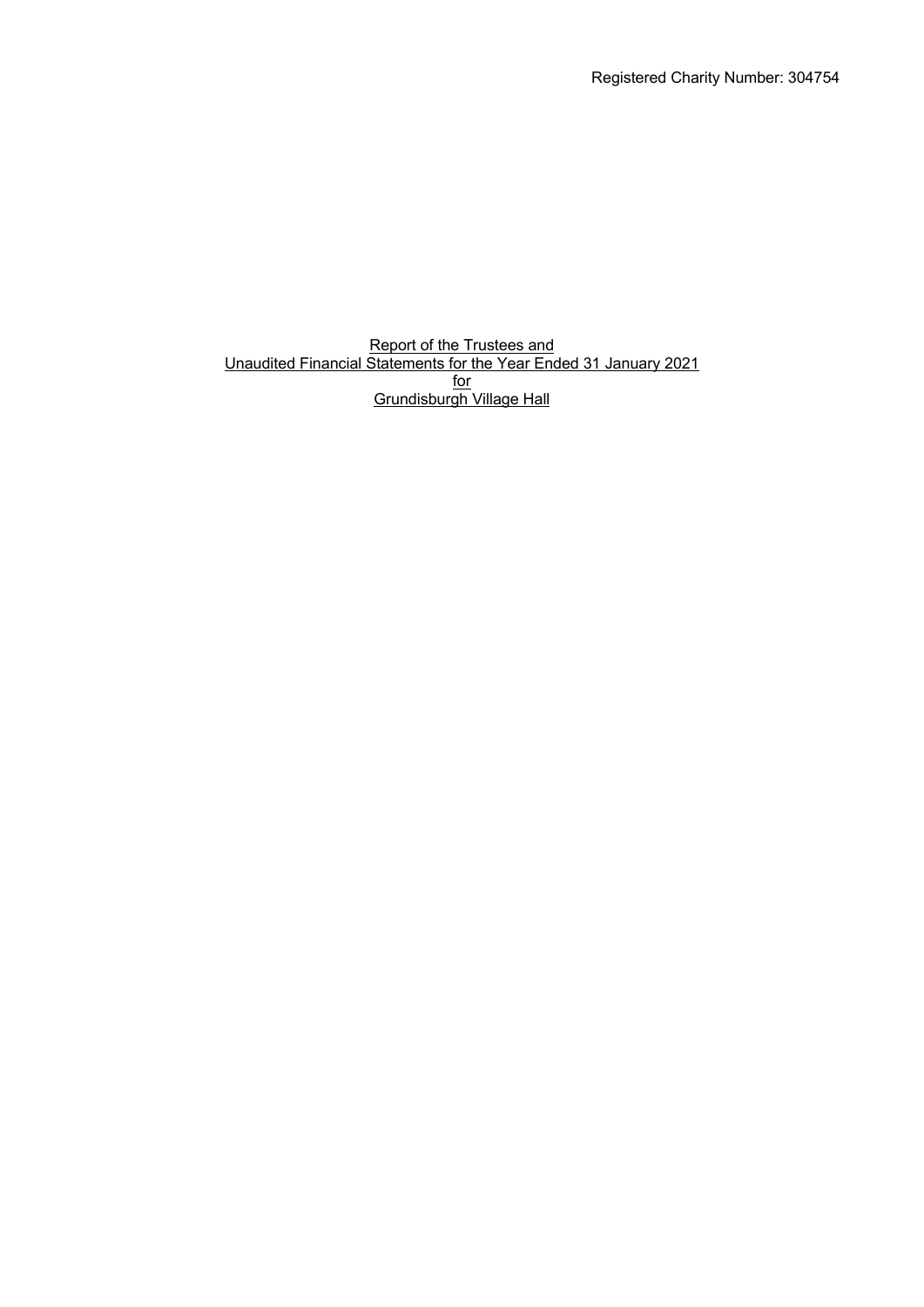|                                          | Page       |
|------------------------------------------|------------|
| Reference and administrative details     | 1          |
| Report of the Trustees                   | $2$ to $3$ |
| Independent Examiner's Report            | 4          |
| <b>Statement of Financial Activities</b> | 5          |
| <b>Balance Sheet</b>                     | 6          |
| Notes to the Financial Statements        | 7 to 13    |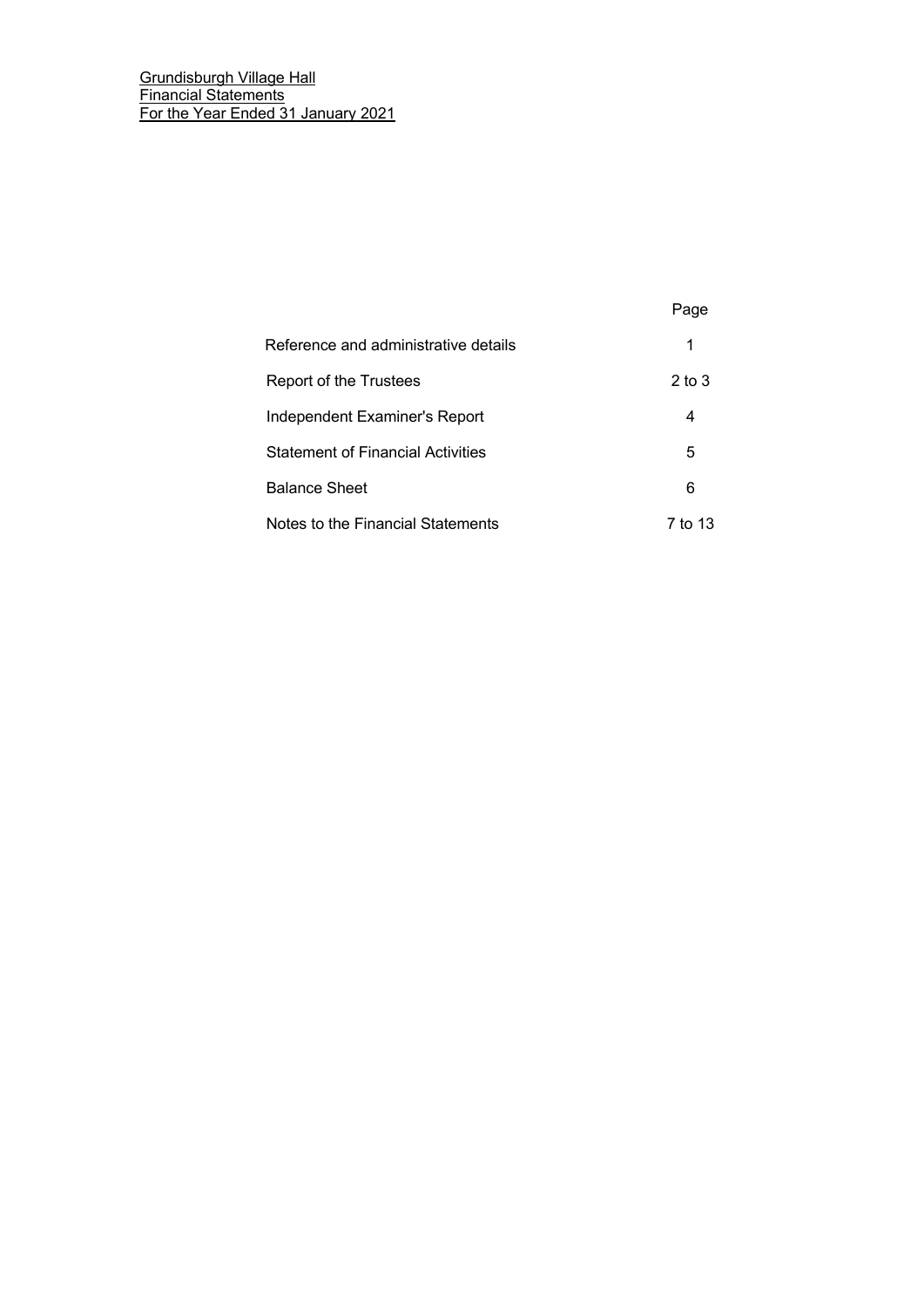## **Reference and Administrative Details**

## **Principal address**

34 Orchard End Grundisburgh Woodbridge Suffolk IP13 6UA

# **Registered Charity number**

304754

#### **Trustees**

B Laxton (Chair) J A Bignell-Pepper (Vice Chair) S Cooper (Treasurer) R G Pepper P Bailey P Kendall A Willetts J Talbot C Willetts H Langdon B Cook

## **Independent examiner**

Adrian Mole FCA ATII BFP Quove Accounting Ltd The Vision Centre 5 Eastern Way Bury St. Edmunds IP32 7AB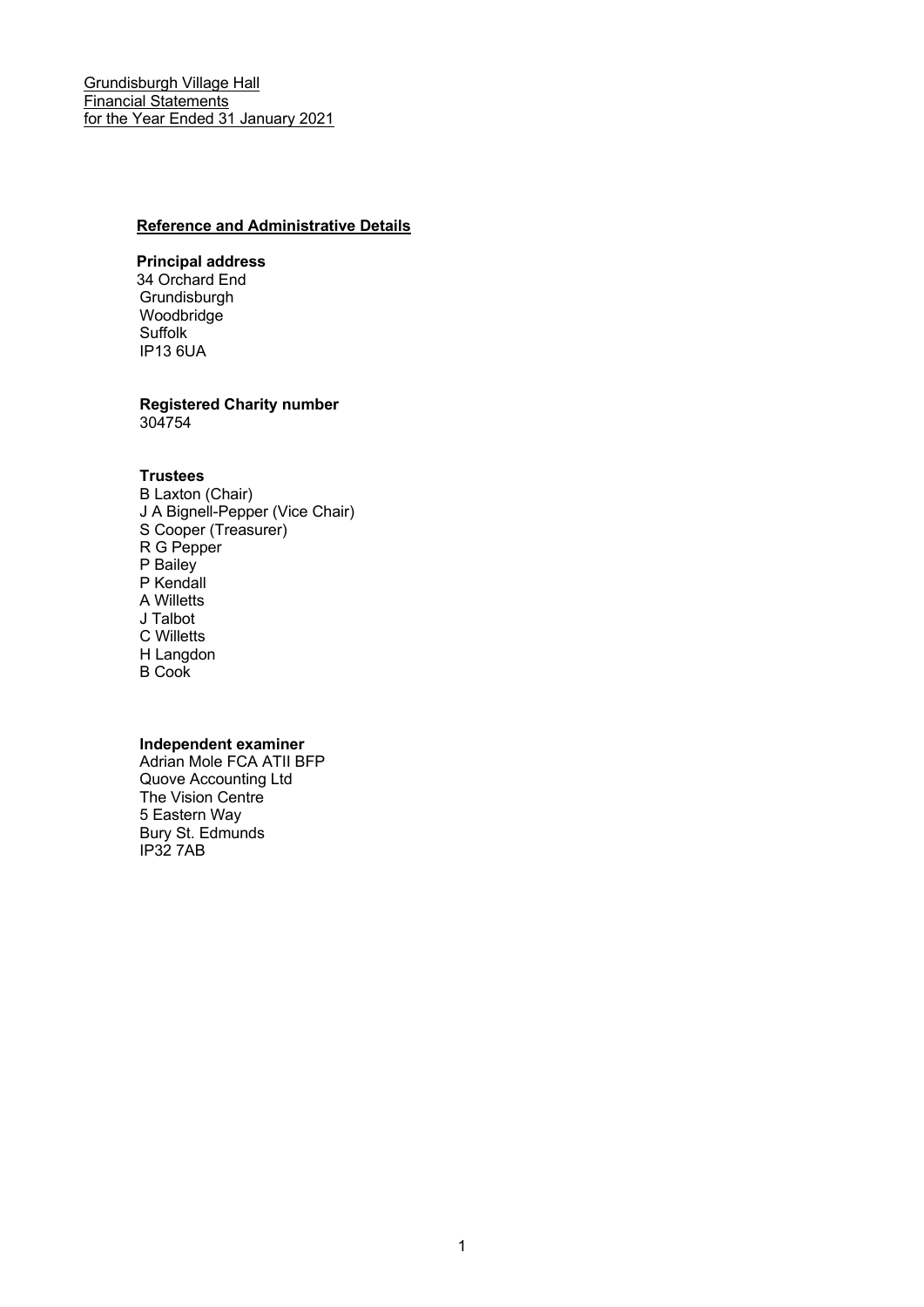The trustees present their report with the financial statements of the charity for the year ended 31 January 2021.

The accounts have been prepared in accordance with the accounting policies set out in note 1 to the accounts and comply with the charity's governing document, The Charities Act 2011 and "Accounting and Reporting by Charities: Statement of Recommended Practice applicable to charities preparing their accounts in accordance with the Financial reporting Standard applicable in the UK and Republic of Ireland (FRS 102)" (As amended for accounting periods from 1 January 2016)

#### **Objectives and activities**

The Charity's objectives are the running maintenance and public provision of the Village Hall in Grundisburgh.

In furtherance of these objectives the trustees have complied with the duty in section 4 of the Charities Act 2011 to have due regard to the Charity Commission's published general and relevant subsector guidance concerning the operation of the Public Benefit requirement under that Act.

## **Achievements and performance**

The charity has continued to operate from its existing site during the year, generating income of £116,015 (2020: £31,581). This income includes £95,819 (2020: £19,780) of restricted donations.

The charity generated a surpus of £110,691 (2020: £19,518) which is considered an appropriate result for the charity especially given the level of restricted donations received.

The charity has via the provision of the village hall benefited various user clubs and the general populace of Grundisburgh and the neighbouring areas.

The trustees continue to pursue a move from the existing hall to a new purpose built village hall on land that it owns opposite the existing site. Work is ongoing with regard to constructing a new village hall.

#### **Financial review**

As at 31 January 2021 the charity had reserves of £476,114 (2020: £365,423) of which £454,590 (2020: £358,771) were restricted funds and £21,524 (2020: £6,652) were unrestricted funds.

The restricted funds include monies provided to the charity as part of the 2015 s106 planning agreement and subsequent donations. These must be used towards the construction of a new village hall on the new village hall site and a contribution to tree planting on the new site.

The charity holds unrestricted funds in order to manage the timing of income and expenditure and to provide funds to cover repair and maintenance cost of the village hall as they fall due.

#### **Structure, Governance and Management**

The charity is governed by the conveyance and trust deed dated 5 February 1962

The deed allows for eleven representative trustees to be appointed with the following user groups permitted but not required to appoint trustees:

> The Grundisburgh Women's Institute – 3 trustees The Grundisburgh Parochial Church Council – 2 trustees The Grundisburgh Parish Council – 2 trustees The Committee of the Grundisburgh Youth Club – 2 trustees The Committee of the Grundisburgh Golden Club – 2 trustees

In addition to the above, other organisations operating in Grundisburgh and the neighbourhood may, upon a resolution supported by the trustees, appoint two representatives to the trustee board.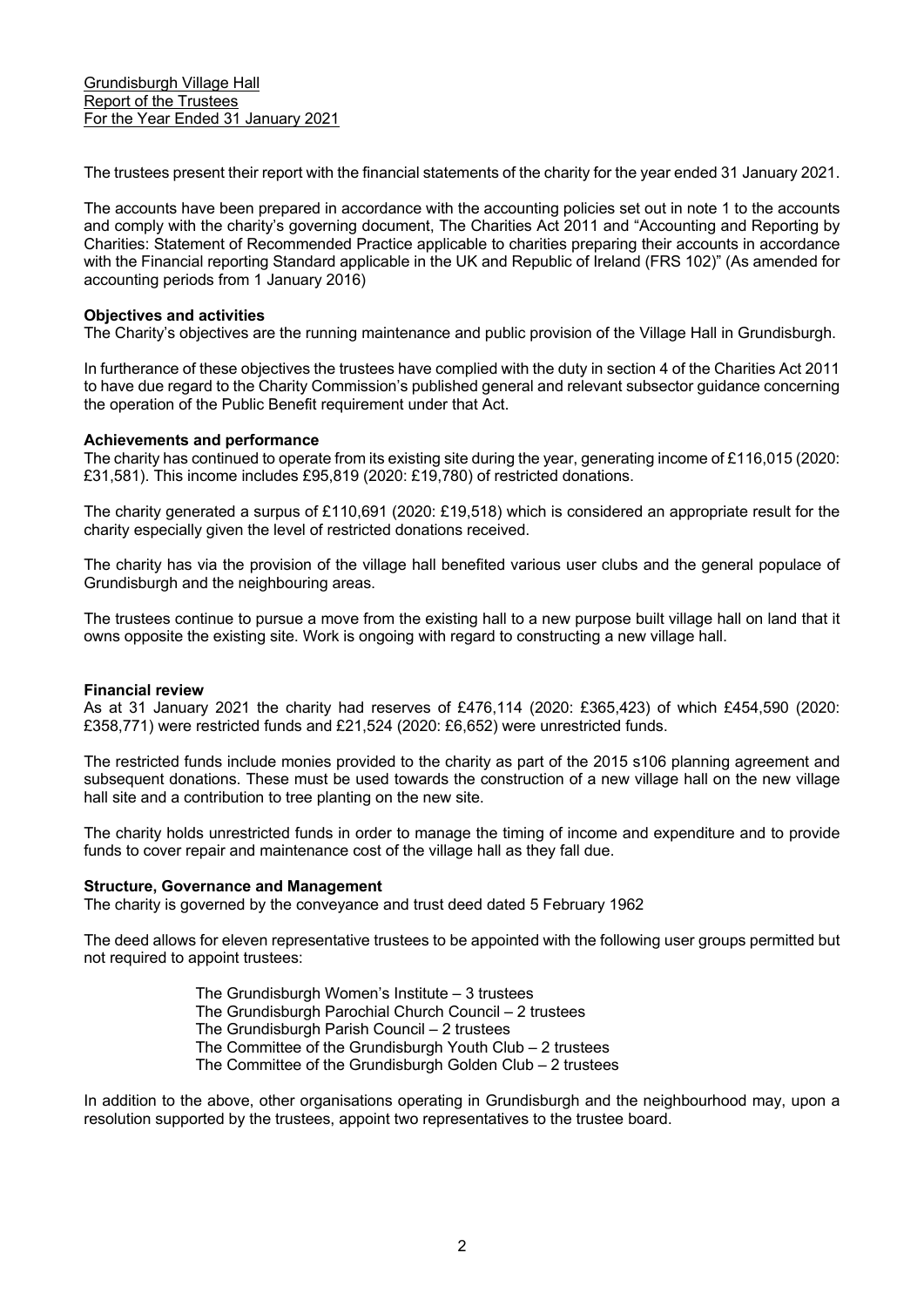## **Structure, Governance and Management (continued)**

The deed requires that five trustees are elected (other than those appointed under clause 5 to fill casual vacancies) at the first meeting after the Annual General Meeting for a term of office commencing at the end of that meeting to when they are elected and ending at the end of the Annual General Meeting the following year.

Furthermore; the trustees have the power to co-opt not more than three trustees until the next Annual General Meeting.

The trustees who served during the year were:

B Laxton J A Bignell-Pepper S Cooper R G Pepper P Bailey P Kendall A Willetts J Talbot C Willetts H Langdon B Cook T Kearney (resigned February 2020) M Sanford (resigned February 2020) D Higgins (resigned June 2020)

The trustees will regularly review the make-up of the trustee body to determine whether additional skills, knowledge, experience or diversity might be beneficial to carrying out the charity's aims and objectives

#### **Plans for the future**

The charity plans to become a Charitable Incorporated Organisation, to complete and operate the new hall on the new site. Construction of the new hall commenced in early 2021.

#### **Custodians**

The current village hall site is held by the Grundisburgh Parish Council as custodians for the charity. The new village hall site is held jointly by J A Bignell-Pepper and R G Pepper as custodians for the charity.

The trustees report was approved by the Board of Trustees on 30 March 2021.

B Laxton S Cooper Chair **Treasurer** Chair **Treasurer** 

..………………………… ………………………….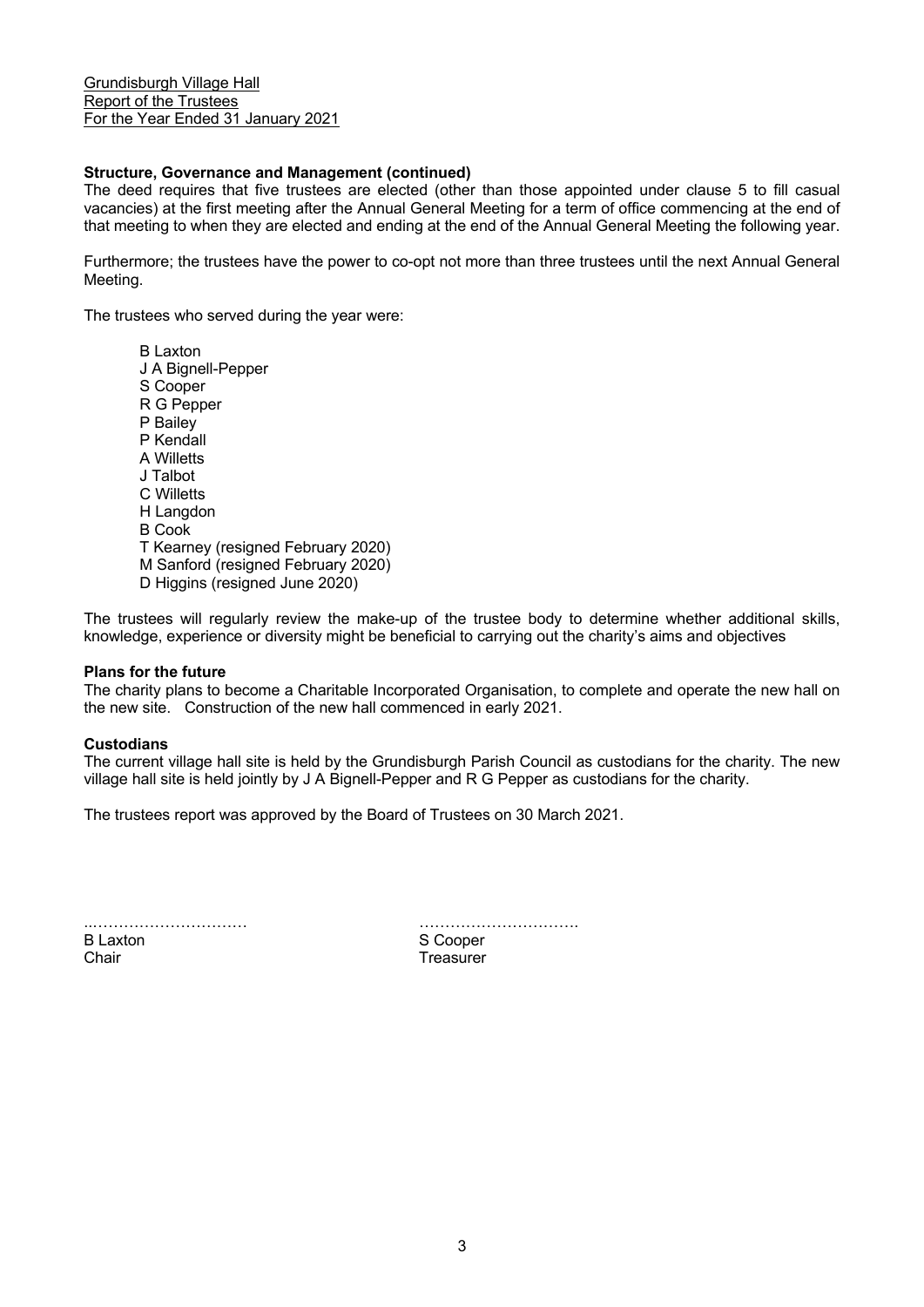Independent Examiner's Report to the Trustees of Grundisburgh Village Hall for the Year Ended 31 January 2021

I report to the charity trustees on my examination of the accounts of Grundisburgh Village Hall for the year ended 31 January 2021

#### Responsibilities and basis of report

As the charity trustees of the Grundisburgh Village Hall you are responsible for the preparation of the accounts in accordance with the requirements of the Charities Act 2011 ('the Act').

I report in respect of my examination of the charity's accounts carried out under section 145 of the Act and in carrying out my examination I have followed all applicable Directions given by the Charity Commission under section 145(5)(b) of the Act.

#### Independent examiner's statement

I have completed my examination. I confirm that no material matters have come to my attention in connection with the examination giving me cause to believe that in any material respect:

- 1. accounting records were not kept in respect of the charity as required by section 130 of the Act; or
- 2. the accounts do not accord with those records; or
- 3. the accounts do not comply with the applicable requirements concerning the form and content of accounts set out in the Charities (Accounts and Reports) Regulations 2008 other than any requirement that the accounts give a true and fair view which is not a matter considered as part of an independent examination; or
- 4. the accounts have not been prepared in accordance with the methods and principles of the Statement of Recommended Practice for accounting and reporting by charities applicable to charities preparing their accounts in accordance with the Financial Reporting Standard applicable in the UK and Republic of Ireland (FRS 102)

I confirm that there are no other matters to which your attention should be drawn to enable a proper understanding of the accounts to be reached.

Adrian Mole FCA ATII BFP Quove Accounting Ltd The Vision Centre 5 Eastern Way Bury St. Edmunds IP32 7AB

30 March 2021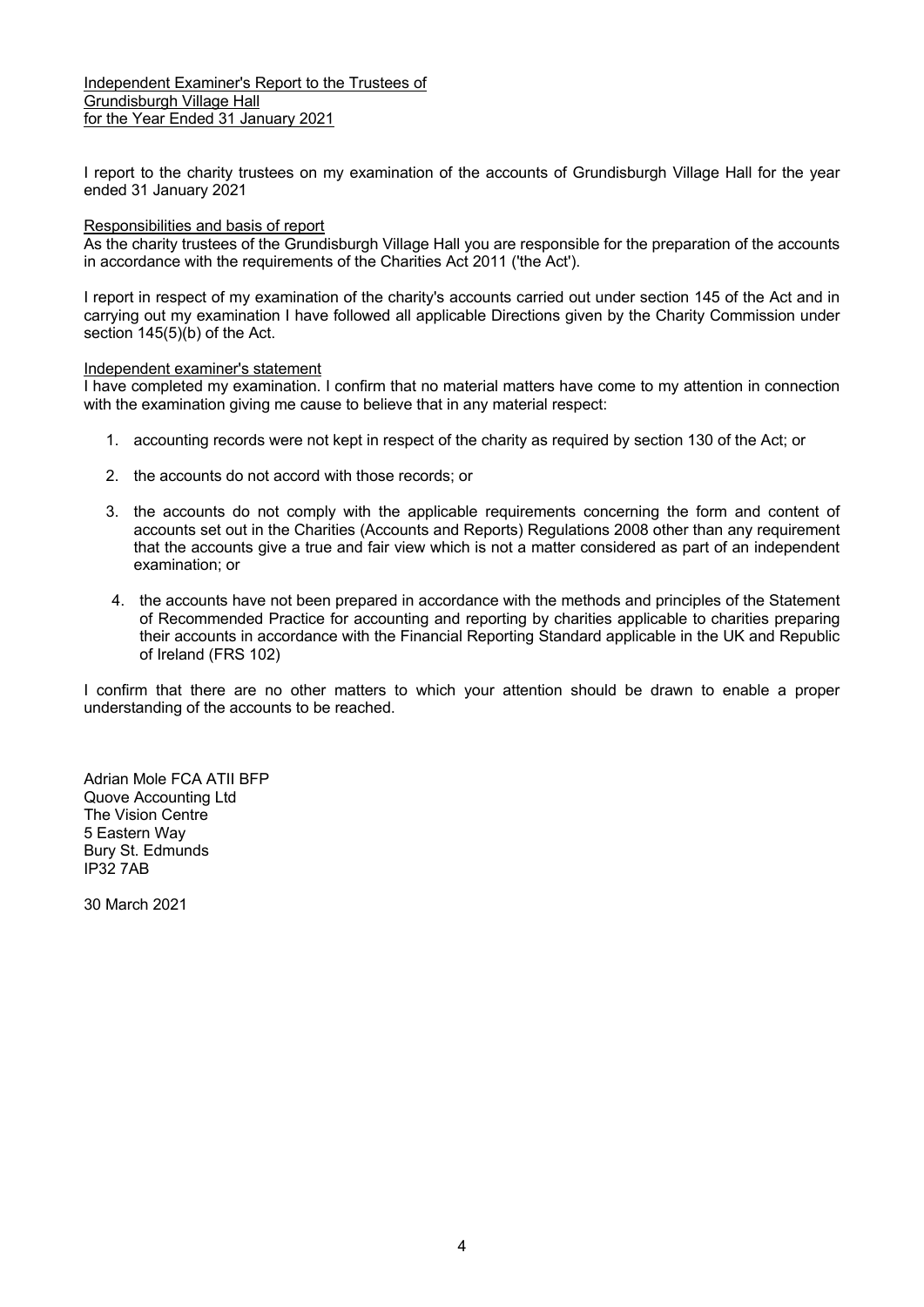## Grundisburgh Village Hall **Statement of Financial Activities** Including income and expenditure account for the Year Ended 31 January 2021

|                                           | <b>Notes</b>   | Unrestricted<br>funds<br>£ | <b>Restricted</b><br>funds<br>£ | <b>Total</b><br>2021<br>£ | <b>Total</b><br>2020<br>£ |
|-------------------------------------------|----------------|----------------------------|---------------------------------|---------------------------|---------------------------|
| Income from:                              |                |                            |                                 |                           |                           |
| <b>Donations</b><br>Charitable activities | 3              | 19,773                     | 95,819                          | 95,819                    | 23,996                    |
| Investments                               | $\overline{4}$ | 423                        |                                 | 19,773<br>423             | 5,755<br>1,830            |
| <b>Total Income</b>                       |                | 20,196                     | 95,819                          | 116,015                   | 31,581                    |
| <b>Expenditure on:</b>                    |                |                            |                                 |                           |                           |
| Raising funds                             |                | 115                        |                                 | 115                       | 274                       |
| Charitable activities                     |                | 5,209                      |                                 | 5,209                     | 11,789                    |
|                                           |                |                            |                                 |                           |                           |
| <b>Total expenditure</b>                  | 5              | 5,324                      |                                 | 5,324                     | 12,063                    |
| Net movement of                           |                |                            |                                 |                           |                           |
| funds                                     |                | 14,872                     | 95,819                          | 110,691                   | 19,518                    |
| <b>Reconciliation of</b>                  |                |                            |                                 |                           |                           |
| funds:                                    |                |                            |                                 |                           |                           |
| Total funds brought<br>forward            |                | 6,652                      | 358,771                         | 365,423                   | 345,905                   |
|                                           |                |                            |                                 |                           |                           |
|                                           |                |                            |                                 |                           |                           |
| <b>Total funds carried</b><br>forward     |                | 21,524                     | 454,590                         | 476,114                   | 365,423                   |

The statement of financial activities includes all gains and losses recognised in the year.

All income and expenditure arose from continuing activities.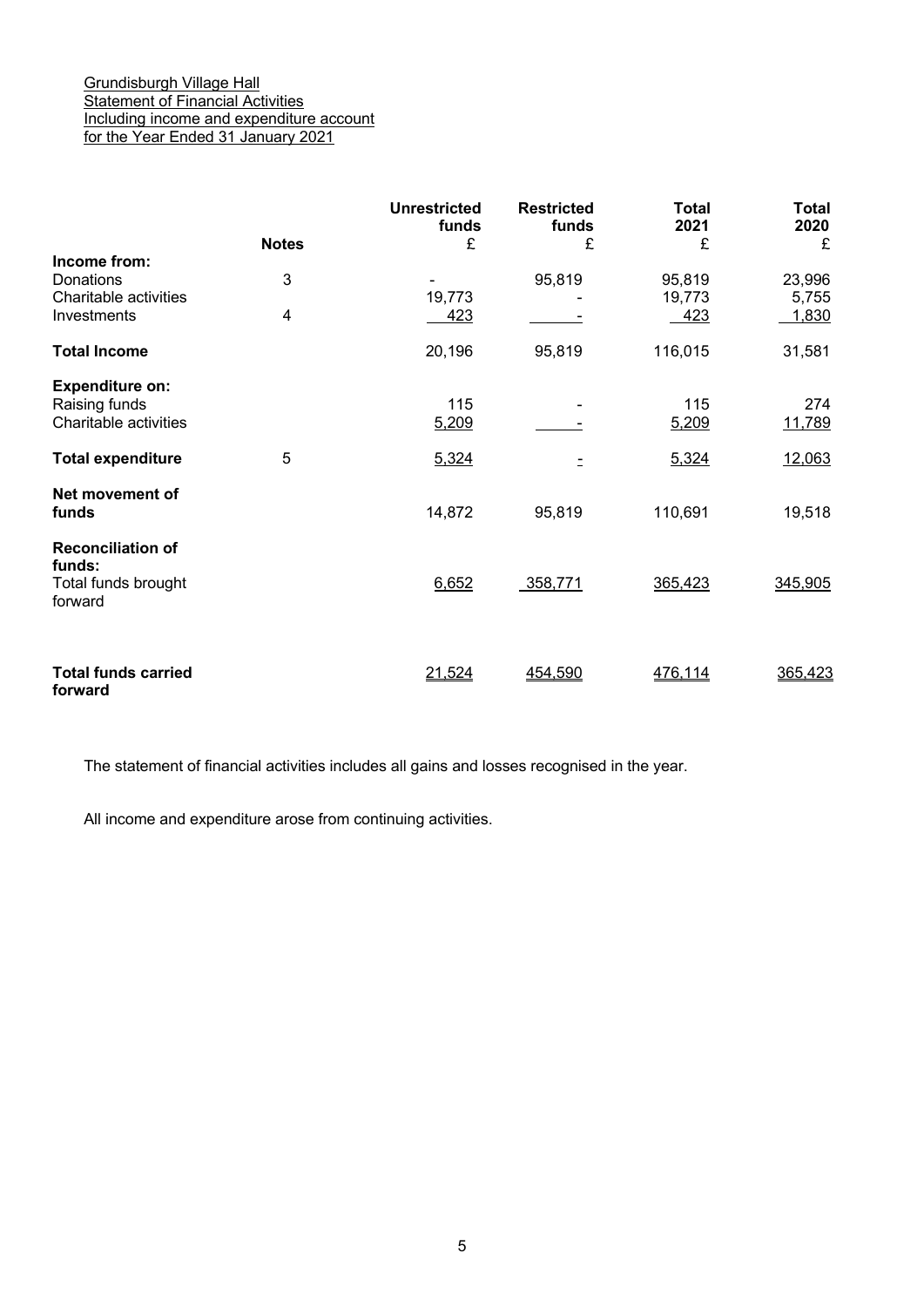|                                                                    | <b>Notes</b> | 2021<br>£         | 2020<br>£        |
|--------------------------------------------------------------------|--------------|-------------------|------------------|
| <b>Fixed assets</b><br>Tangible assests                            | 10           | 136,315           | 90,020           |
| <b>Current assets</b><br><b>Stocks</b><br>Cash at bank and in hand |              | 342,679           | 115<br>277,913   |
| <b>Creditors: amounts due</b><br>within one year                   | 11           | (2,880)           | (2,625)          |
| <b>Net current assets</b>                                          |              | 339,799           | 275,403          |
| <b>Net assets</b>                                                  |              | 476,114           | 365,423          |
| <b>Funds</b><br>Unrestricted funds<br>Restricted funds             | 12           | 21,524<br>454,590 | 6,652<br>358,771 |
|                                                                    | 13           | <u>476,114</u>    | 365,423          |

The financial statements were approved by the Trustees on 30 March 2021 and were signed on their behalf by:

B Laxton SCOOPER SCOOPER SCOOPER

Chair **Chair Chair Chair Chair Chair Chair Chair Chair Chair Chair Chair Chair Chair Chair Chair Chair Chair Chair Chair Chair Chair Chair Chair Chair Chair Chair Chair**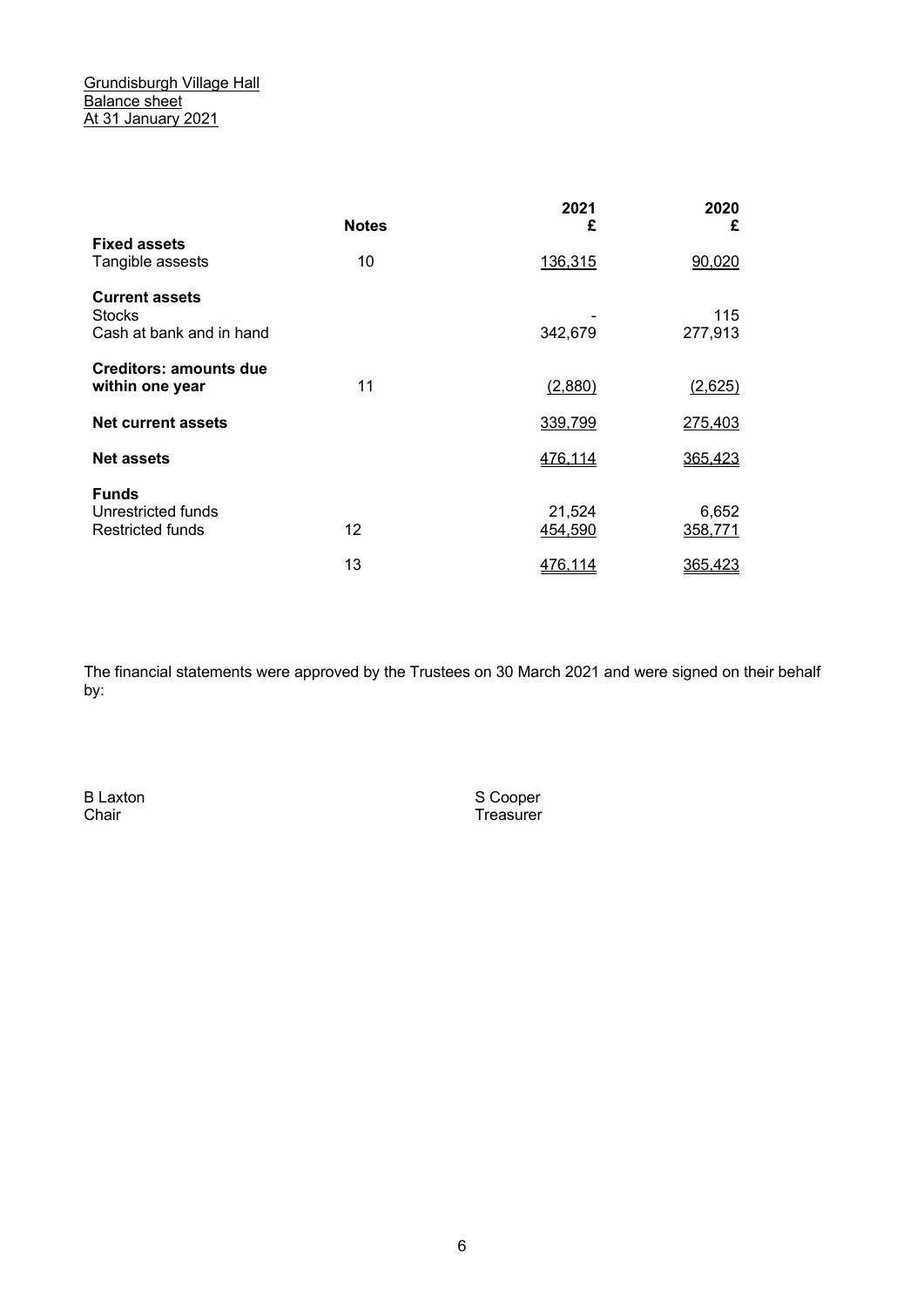#### **1. Accounting policies**

#### **Charity information**

Grundisburgh Village Hall is a registered charity governed by the conveyance and trust deed dated 5<sup>th</sup> February 1962.

#### **Accounting convention**

The accounts have been prepared in accordance with the charity's governing document, the Charities Act 2011 and "Accounting and reporting by charities: Statement of recommended Practice applicable to charities preparing their accounts in accordance with the Financial Reporting Standard applicable in the UK and Republic of Ireland (FRS102)" (as amended for accounting periods commencing from 1 January 2016). The charity is a Public Benefit Entity as defined by FRS 102.

The charity has taken advantage of the provisions in the SORP for charities applying FRS 102 Update bulletin 1 not to prepare a statement of cashflows.

The financial statements have departed from the Charities (Accounts and Reports) Regulations 2008 only to the extent required to provide a true and fair view. This departure has involved following the Statement of Recommended Practice for charities applying FRS 102 rather than the version of the Statement of Recommended practice which is referred to in the Regulations but which has since been withdrawn.

The financial statements are prepared in sterling, which is the functional currency of the charity. Monetary amounts in these financial statements are rounded to the nearest £.

The financial statements have been prepared under the historical cost convention. The principal accounting policies adopted are set out below.

#### **Going concern**

In the opinion of the Trustees, the charity is a going concern and will realise its assets and meet its liabilities under the normal course of operations.

#### **Charitable funds**

Unrestricted funds are available for use at the discretion of the trustees in the furtherance of the charity's objectives.

Restricted funds are subject to specific conditions on how they may be used. The purpose and use of the restricted funds is set out in the notes to the financial statements.

#### **Income**

Income is recognised when the charity is legally entitled to it after any performance conditions have been met, the amounts can be measured reliably and it is probable that the income will be received.

Donations are recognised upon receipt, unless performance conditions require a deferral of the amount.

Gift aid is recognised at the time of receipt

Gifts in kind are recognised at their fair value at the date of the gift.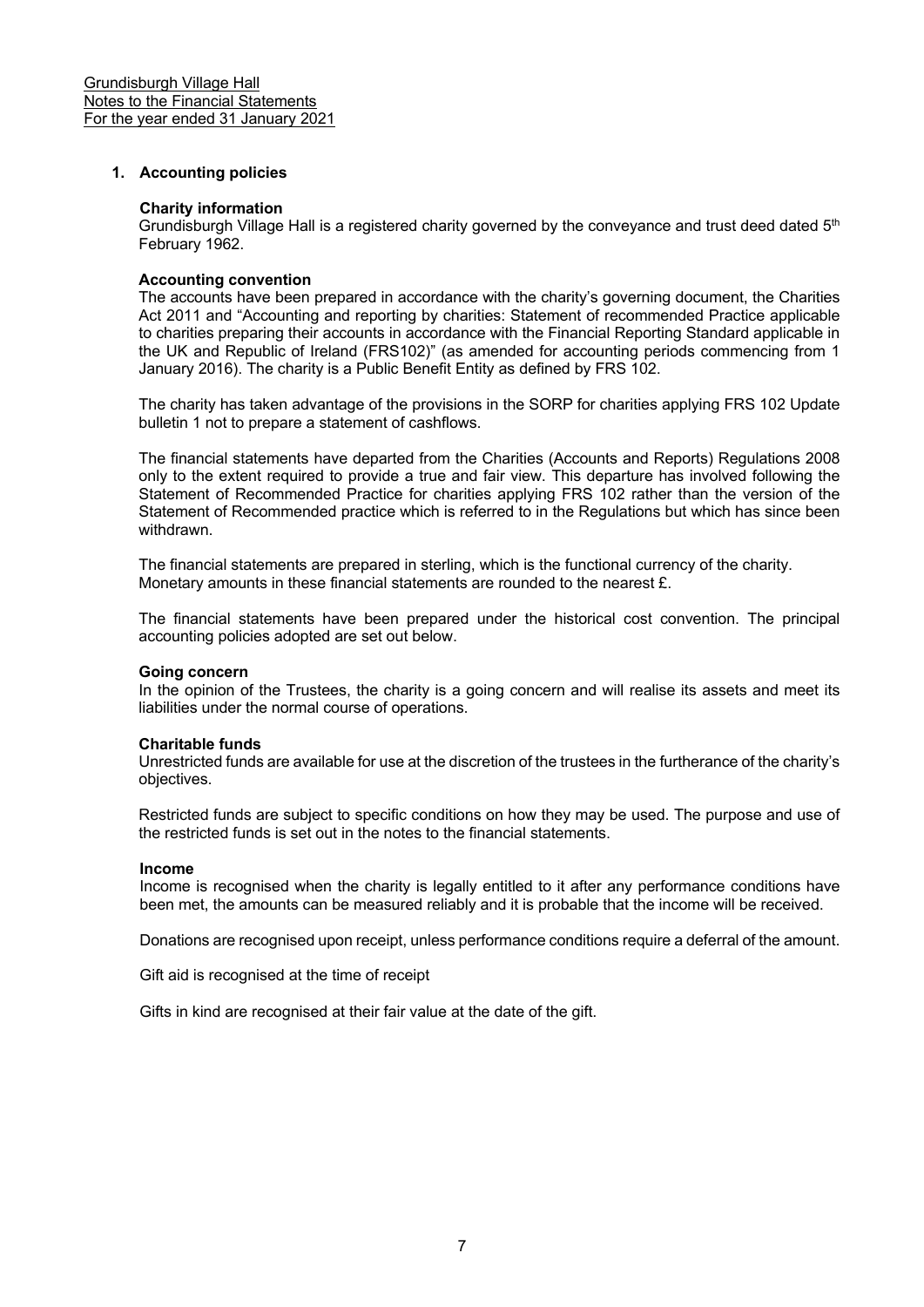## **1. Accounting policies (continued)**

#### **Expenditure**

Expenditure is recognised on an accrual basis. Expenditure includes any VAT which cannot be recovered by the charity.

Raising funds comprises the costs associated with attracting voluntary income and the costs of fundraising.

Charitable activities comprise those costs incurred by the charity in managing the village hall.

Governance costs include those expenses which are associated with meeting the constitutional and statutory requirements of the charity and include the independent examination fees and costs linked to the strategic management of the charity. 

#### **Tangible fixed assets**

Tangible fixed assets are initially measured at cost, net of depreciation and any impairment losses.

No depreciation is charged on the freehold land owned by the charity for the new village hall site.

All costs in respect of the new village hall have been capitalised and will be depreciated over the useful economic life of the new hall once it has been constructed.

Assets held historically are not capitalised or depreciated as no reliable value can be attributed.

#### **Impairment of fixed assets**

At each reporting date the Charity reviews the carrying amounts of its tangible assets to determine whether there is any indication that those assets have suffered an impairment loss. If any such indication exist, the recoverable amount of the asset is estimated in order to determine the extent of the impairment loss (if any).

#### **Cash and cash equivalents**

Cash and cash equivalents include cash in hand and deposits held at call with banks.

#### **Financial instruments**

The charity has elected to apply the provisions of Section 11 'Basic Financial Instruments' and Section 12 'Other Financial Instruments Issues' of FRS 102 to all of its financial instruments.

Financial instruments are recognised in the charity's balance sheet when the charity becomes party to the contractual provisions of the instrument.

Financial assets and liabilities are offset, with the net amounts presented in the financial statements, when there is a legally enforceable right to set off the recognised amounts and there is an intention to settle on a net basis or to realise the asset and settle the liability simultaneously.

#### *Basic financial assets*

Basic financial assets, which include debtors, cash and bank balances, are initially measured at transaction price including transaction costs and are subsequently carried at amortised cost using the effective interest method unless the arrangement constitutes a financing transaction, where the transaction is measured at the present value of the future receipts discounted at a market rate of interest. Financial assets classified as receivable within one year are not amortised.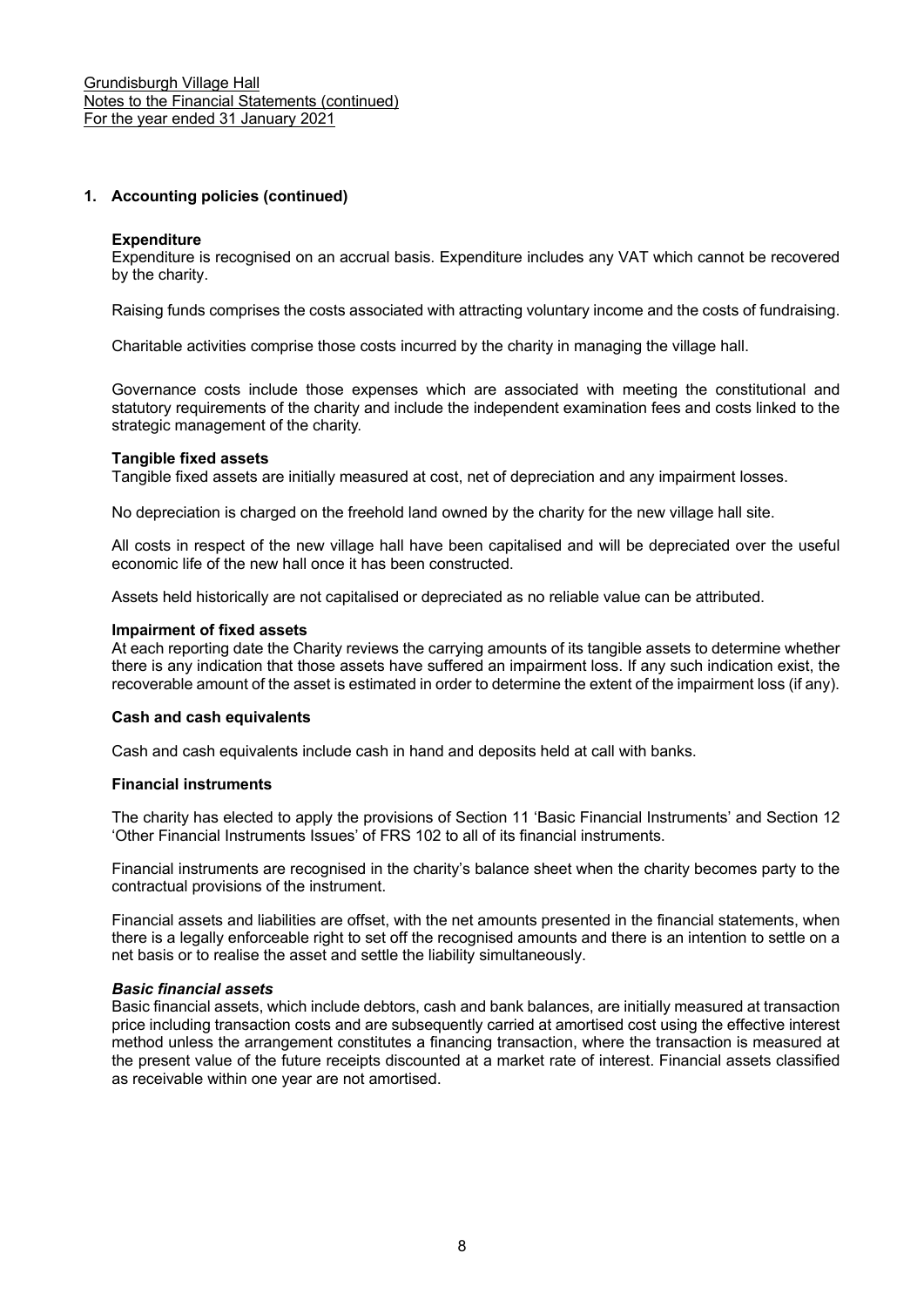## **1. Accounting policies (continued)**

#### *Basic financial liabilities*

Basic financial liabilities include creditors and are initially recognised at transaction price unless the arrangement constitutes a financing transaction, where the debt instrument is measured at the present value of the future payments discounted at a market rate of interest. Financial liabilities classified as payable within one year are not amortised.

Debt instruments are subsequently carried at amortised cost, using the effective interest rate method.

#### *Derecognition of financial liabilities*

Financial liabilities are derecognised when the charity's contractual obligations expire or are discharged or cancelled.

#### **2. Critical accounting estimates and judgements**

In the application of the Charity's accounting policies, the trustees are required to make judgements, estimates and assumptions about the carrying amount of the assets and liabilities that are not readily apparent from other sources. The estimates and associated assumptions are based on historical experience and other factors that are considered to be relevant. Actual results may differ from these estimates.

The estimates and underlying assumptions are reviewed on an ongoing basis. Revisions to accounting estimates are recognised in the period in which the estimate is revised where the revision affects only that period, or in the period of the revision and future periods where the revision affects both current and future periods.

The trustees have valued the land on which the new village hall will sit at £50,000. This land is subject to restrictive covenants and planning permission relating to the new hall and as such, this reflects the Trustees' best estimate of the fair value at the time this land was gifted to the charity.

## **3. Donations**

|    |                           | 2021<br>£ | 2020<br>£ |
|----|---------------------------|-----------|-----------|
|    | Donations and gifts       | 95,819    | 23,996    |
|    |                           |           |           |
| 4. | <b>Investments</b>        |           |           |
|    |                           | 2021<br>£ | 2020<br>£ |
|    | Interest on cash deposits | 423       | 1.830     |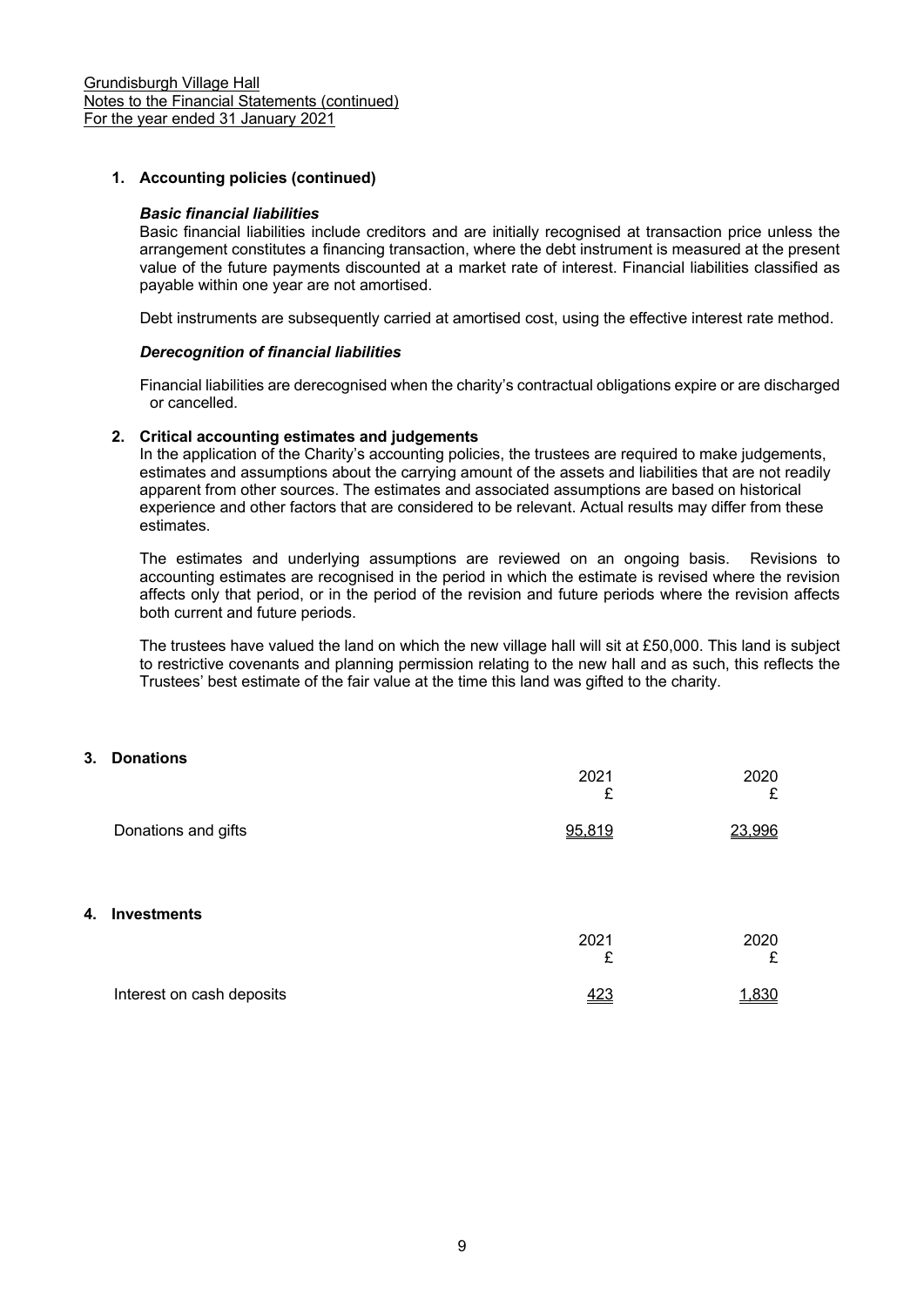## **5. Expenditure**

|                              | <b>Other</b><br><b>Costs</b> | Governance | <b>Total</b><br>2021 | Total<br>2020 |
|------------------------------|------------------------------|------------|----------------------|---------------|
|                              | £                            | £          | £                    | £             |
| <b>Charitable activities</b> |                              |            |                      |               |
| Fundraising                  | <u> 115</u>                  | Ξ          | <u> 115</u>          | <u> 274</u>   |
| <b>Charitable activities</b> |                              |            |                      |               |
| Maintenance                  | 497                          |            | 497                  | 4,210         |
| Caretaker expenses           | 353                          |            | 353                  | 121           |
| Electricity and gas          | 1,146                        |            | 1,146                | 1,315         |
| Water charges                | 396                          |            | 396                  | 396           |
| Cleaning                     | 442                          |            | 442                  | 149           |
| <b>PRS</b>                   | 128                          |            | 128                  | 389           |
| Gardening                    | 60                           |            | 60                   | 180           |
| Treasurers expenses          |                              | 20         | 20                   | 84            |
| Equipment expenses           |                              |            |                      | 1,406         |
| Decoration                   | 254                          |            | 254                  |               |
| <b>AGM</b> expenses          |                              | 3          | 3                    | 30            |
| Council tax                  | 23                           |            | 23                   | 191           |
| Insurance                    | 732                          |            | 732                  | 711           |
| Independent examination fee  |                              |            |                      |               |
|                              |                              | 1,000      | 1,000                | 1,980         |
| Website                      | 259                          |            | 259                  | 627           |
| Other                        | (104)                        |            | (104)                |               |
|                              | 4,186                        | 1,023      | 5,209                | 11,789        |
| Total expenditure            | 4,301                        | 1,023      | 5,324                | 12,063        |

## **6. Governance costs**

|                                                                 | 2021<br>₽        | 2020<br>£         |
|-----------------------------------------------------------------|------------------|-------------------|
| Trustee expenses<br>AGM expenses<br>Independent examination fee | 20<br>3<br>1,000 | 84<br>30<br>1,980 |
|                                                                 | 1.023            | 2.094             |

## **7 Trustees**

None of the trustees (or any persons connected with them) received any remuneration or benefits from the charity during the year.

During the year trustees expenses of £20 (2020: £84) were reimbursed.

## **8. Employees**

The charity had no employees during the year.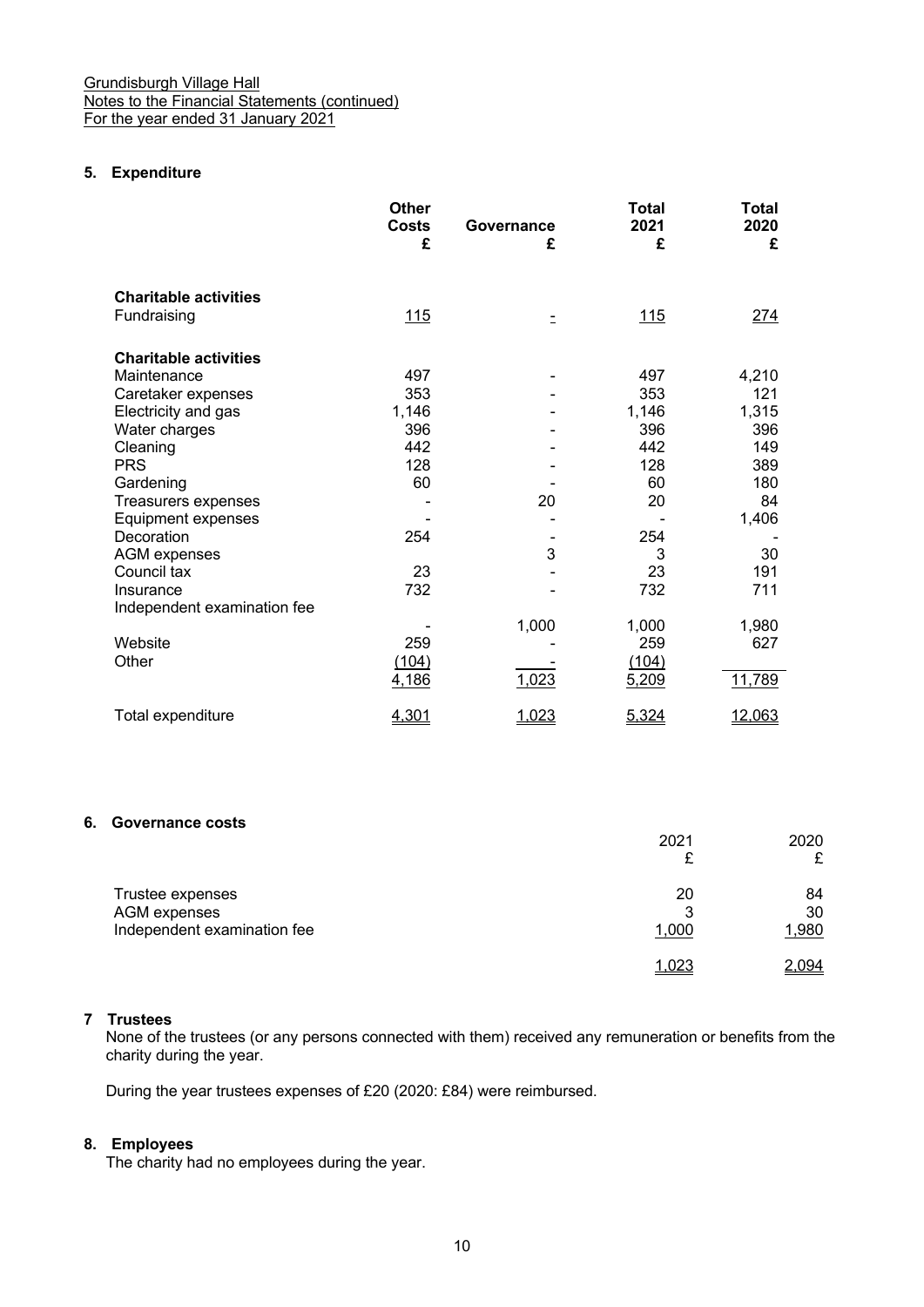## **9. Financial instruments**

|                                          | 2021  | 2020         |
|------------------------------------------|-------|--------------|
|                                          |       |              |
| Carrying amount of financial liabilities |       |              |
| Measured at amortised cost               | 2.880 | <u>2,625</u> |
|                                          |       |              |

#### **10. Tangible fixed assets**

|                                                                  | <b>Land and</b><br><b>Buildings</b><br>£ | Total<br>2021<br>£ |
|------------------------------------------------------------------|------------------------------------------|--------------------|
| Cost<br>Balance as at 1 February 2020<br>Additions in the year   | 90,020<br>46,295                         | 90,020<br>46,295   |
| Balance at 31 January 2021                                       | 136,315                                  | 136,315            |
| <b>Depreciation</b><br>As at 1 February 2020 and 31 January 2021 |                                          |                    |
| Net book value                                                   |                                          |                    |
| As at 31 January 2021                                            | 136,315                                  | 136,315            |
| As at 31 January 2020                                            | 90.020                                   | 90,020             |

The land gifted on 19 January 2015, has been treated as a gift in kind and valued at the Trustees' estimate of its fair value at the date of the gift, being £50,000. The other expenditure to date on the new village hall will not be depreciated until the new hall is fully operational.

The charity owns the freehold land and building on which the existing village hall is situated. This was gifted to the charity on 5 February 1962. The value of this gift at that point is considered negligible and as such no value is included in the above figures for this.

#### **11. Creditors: amounts falling due within one year**

|          | <b>Total</b><br>2021<br>£ | Total<br>2020<br>c |
|----------|---------------------------|--------------------|
| Accruals | 2,880                     | 2,625              |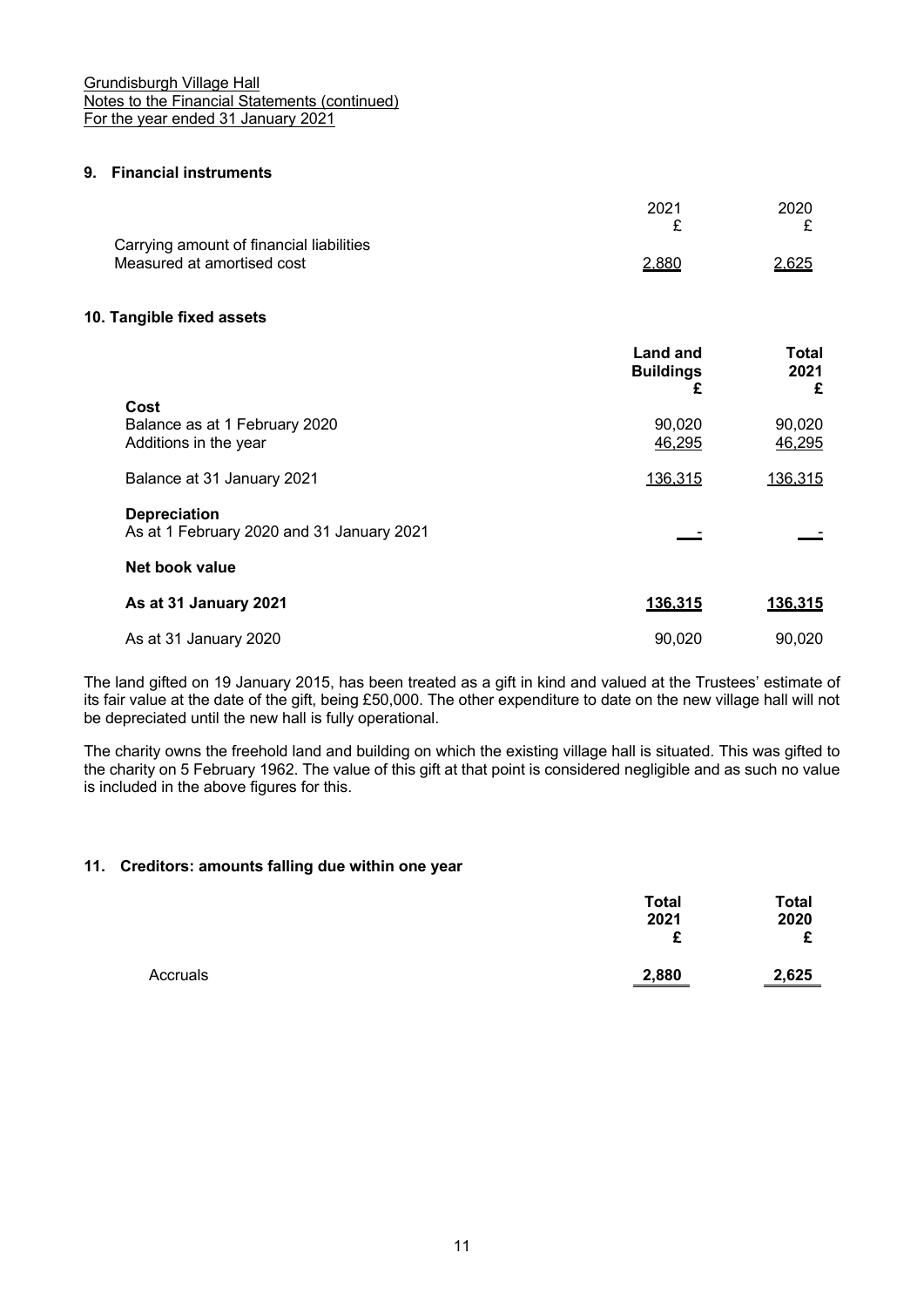## **12. Restricted funds**

The restricted fund relates to the monies and assets donated to the charity in respect of the construction of the new village hall and tree planting.

| As at 31 January 2021                       | <b>Balance at 1</b><br>February<br>2020<br>£ | <b>Income</b><br>in the<br>year<br>£ | <b>Expenses in</b><br>the year | <b>Balance at</b><br>31 January<br>2021<br>£ |
|---------------------------------------------|----------------------------------------------|--------------------------------------|--------------------------------|----------------------------------------------|
| New Village hall fund<br>Tree planting fund | 328,771<br>30,000                            | 95,819                               | $\overline{\phantom{a}}$       | 424,590<br>30,000                            |
| <b>Restricted funds</b>                     | 358.771                                      | 95,819                               |                                | 454,590                                      |

| As at 31 January 2020                       | <b>Balance at 1</b><br><b>February</b><br>2019<br>£ | <b>Income</b><br>in the<br>year<br>£ | <b>Expenses in</b><br>the year | <b>Balance at</b><br>31 January<br>2020<br>£ |
|---------------------------------------------|-----------------------------------------------------|--------------------------------------|--------------------------------|----------------------------------------------|
| New Village hall fund<br>Tree planting fund | 308,775<br>30,000                                   | 19,996                               | $\overline{\phantom{a}}$       | 328,771<br>30,000                            |
| <b>Restricted funds</b>                     | 338.775                                             | 19.996                               |                                | 358.771                                      |